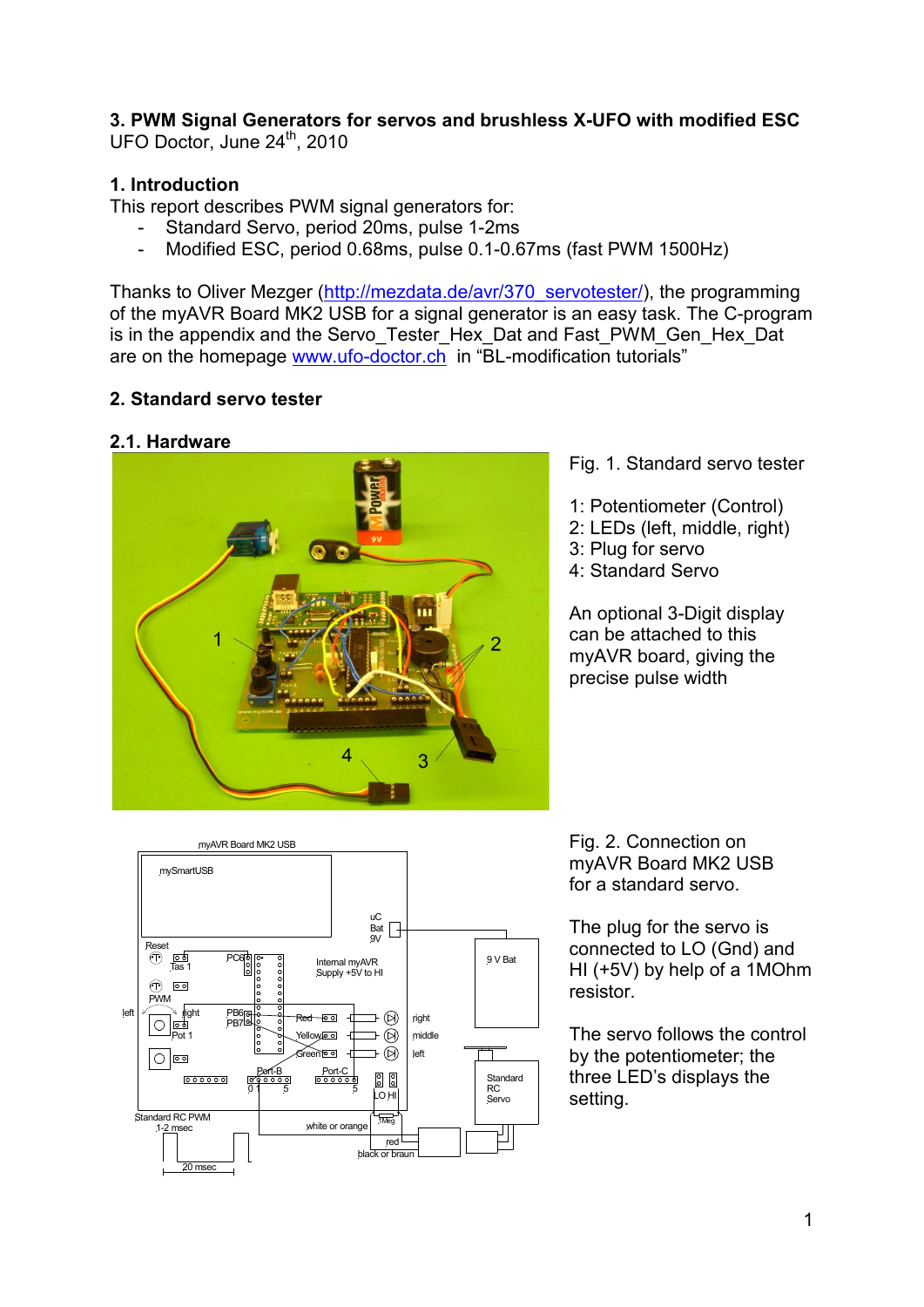### **2.2. Preparing the software**

- Copy the original C-program into the folder "PWM\_Test\_Gen\_Docs"
- Start AVR Studio, create a new project "Servo tester" in the location "PWM\_Test\_Gen\_Docs" and build the hex-file following the former tutorial
- This hex-file is now created in the folder "default" in "PWM\_Test\_Gen\_Docs" with the name "Servo tester" (extension ".hex" is not clearly visible)
- Copy this hex file into "PWM\_Test\_Gen\_Docs" and rename it as "Servo\_tester\_Hex\_Dat"
- At present, there is the old hex file on your uC. You might store that old file, which makes sense if you will later reprogram your ESC, thus:
- Make a copy of "Servo tester Hex Dat" and store it the folder "PWM\_Test\_Gen\_Docs" and rename it as "Old\_SW\_LED\_Hex\_Dat" (but only if this name is correct with the actual uC-content, else give another name)

# **2.3. Reading the existing old and flashing the new software for the servo tester**



Fig. 3. Reading old hex file 1. Connect the board to the PC, open "Tools" and AVRprog (first line) (Hint: if you see a message: "connection failed", disconnect the USB cable and plug it in again) 2. Browse to... \PWM\_Test\_Gen\_Docs\ Old\_SW\_LED\_Hex\_Dat 3. Check path: Old\_SW\_LED\_Hex\_Dat 4: In "Flash" click "Read". The program asks you: This file already exists. Replace existing file? Click "Yes" Now your Old SW LED Hex Dat is stored for later use! 5. Push now the button "Advanced"

## **2.4. Read and write the fuse correct settings**

|   | ×<br>Advanced                                                                                                |  |  |
|---|--------------------------------------------------------------------------------------------------------------|--|--|
|   | Lock bits<br>BLB1 Mode 1<br>BLB0 Mode 1<br>Mode 1<br>No program lock features                                |  |  |
|   | Fuse bits<br>$\overline{\mathsf{v}}$ SPI Enable<br>WDTON<br>Reset Disable<br><b>BOOTRST</b><br><b>EESAVE</b> |  |  |
|   | Int RCosc, Frequency 1MHz<br>▼<br>Startup: 64ms + 6 CK<br>No BOD function<br>Boot block 1024 Words           |  |  |
|   | Read<br>Chip Erase<br>Write<br>1E9307<br>Device signature                                                    |  |  |
|   | AVR ISP<br>Target board<br>2.5<br>Target SW rev.                                                             |  |  |
| 5 | Close<br>0xC4<br>Calibration byte                                                                            |  |  |

Fig. 4. Fuse Bits

1: Click "Read" to look at the momentary fuse settings on your Atmega8 with the already existing old program

Do change only the need parameters!

2: Check or set SPI Enable

3: Check or set the oscillator conditions:

- Standard is Int RCosc Freq. 1MHz "Start-up time: 64ms +6k CK"

4: Click "Write" (if you have changed something) 5: Click "Close"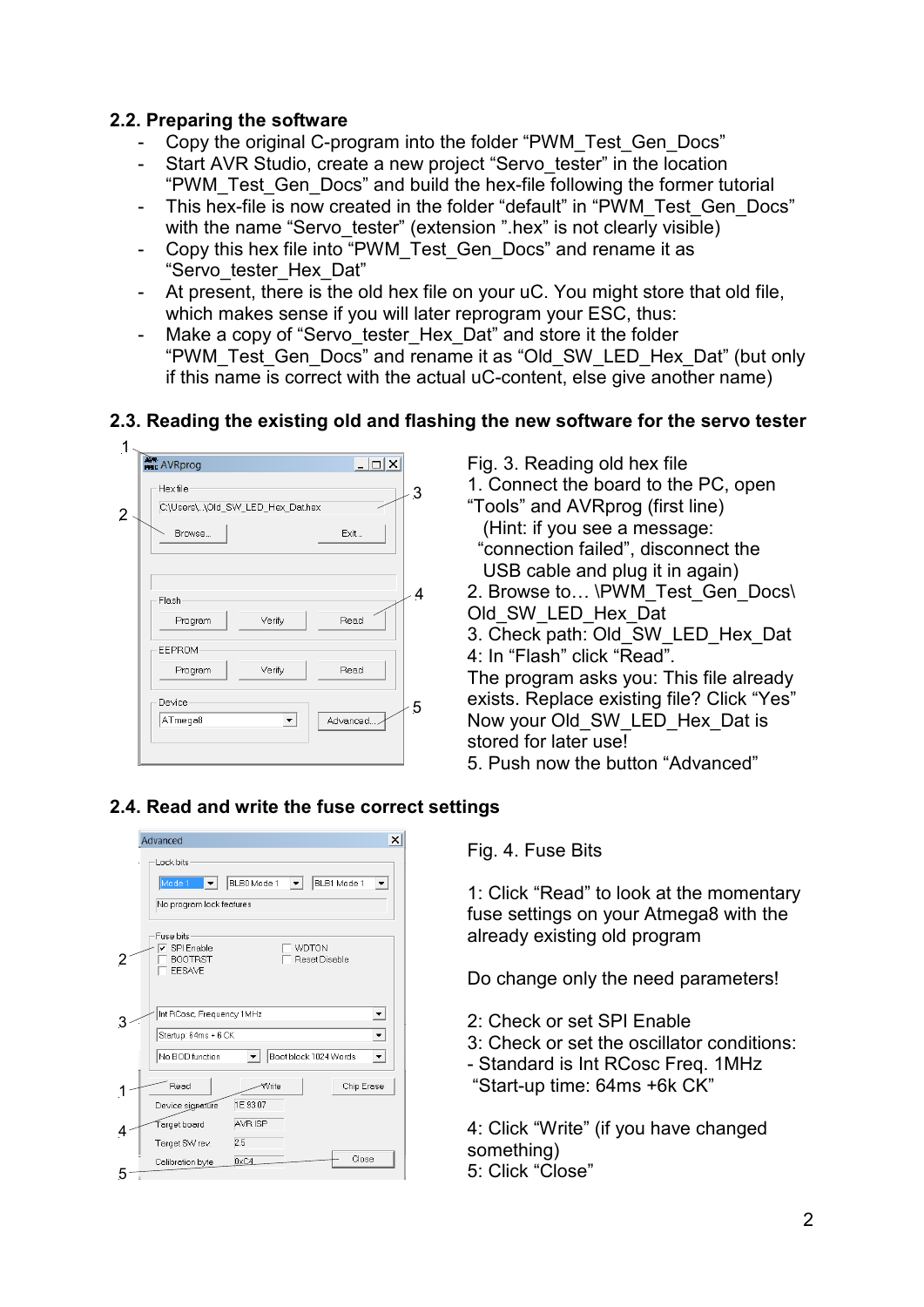## **2.5. Flash the Servo Tester Hex program**

| <b>AVR</b><br><b>PROG</b> AVRprog<br>$ \Box$ $\times$<br>2<br>Hex file | Fig. 5<br>Serv"       |
|------------------------------------------------------------------------|-----------------------|
| Servo_Tester_Hex_Dat.hex<br>1<br>Exit<br>Browse                        | $1:$ Bro<br>Servo     |
|                                                                        | 2:Ch                  |
| Flash<br>3<br>Verify<br>Read<br>Program                                | $3:$ In $'$           |
| <b>EEPROM</b><br>Read<br>Verify<br>Program<br>Device                   | You v<br>AVR<br>LED's |
| ATmega8<br>Advanced<br>$\blacktriangledown$                            | Progr                 |

. Load and flash the program "o tester Hex Dat

owse to ....\PWM\_Test\_Gen\_Docs\ o tester Hex Dat

eck the path for this Hex file again

"Flash" click "Program"

will notice a blue running bar on the orog screen and the little green s on mySmart USB are blinking

ramming done, congratulations!

Connect now a standard servo and a 9V battery as shown in Fig.2 The servo should follow the control of the potentiometer and the 3 LED display the setting.

If the servo tester works as intended you may connect a standard (NOT modified) ESC with BL.

### **3. Fast PWM signal generator for modified ESC 3.1. Software**

The original C-program by Oliver needs only minor changes for fast PWM. You may make the changes listed below by your own or flash the hex file: "Fast PWM Gen Hex Dat" in the folder "BL-modification tutorials" within: http://ufo-doctor.ch

//Fast PWM signal generator

//based on Servortester V 0.5.1 by Oliver Mezger 23.02.2010 //C program, internal oscillator fuse bit set on 1 MHz

//following 3 lines have to be found and changed:

**//Original standard PWM by Oliver:**  const: unsigned char SMIN = 100, mitte = 150, SMAX =  $200$ ; const:  $n =$  wert / messungen / 4 + 30;

const: ICR1 = 19999; // Signal alle 20 ms;

## **//Changes for fast PWM by UFO-Doctor:**

const: unsigned char SMIN = 1, mitte =  $34$ , SMAX =  $67$ ; const:  $n =$  wert / messungen / 15; const: ICR1 = 680; // Signal alle 0.68 ms;

Follow the former steps 2.2. to 2.5, but now for this "Fast\_PWM\_Gen\_Hex\_Dat" This is a good exercise for the next tutorial!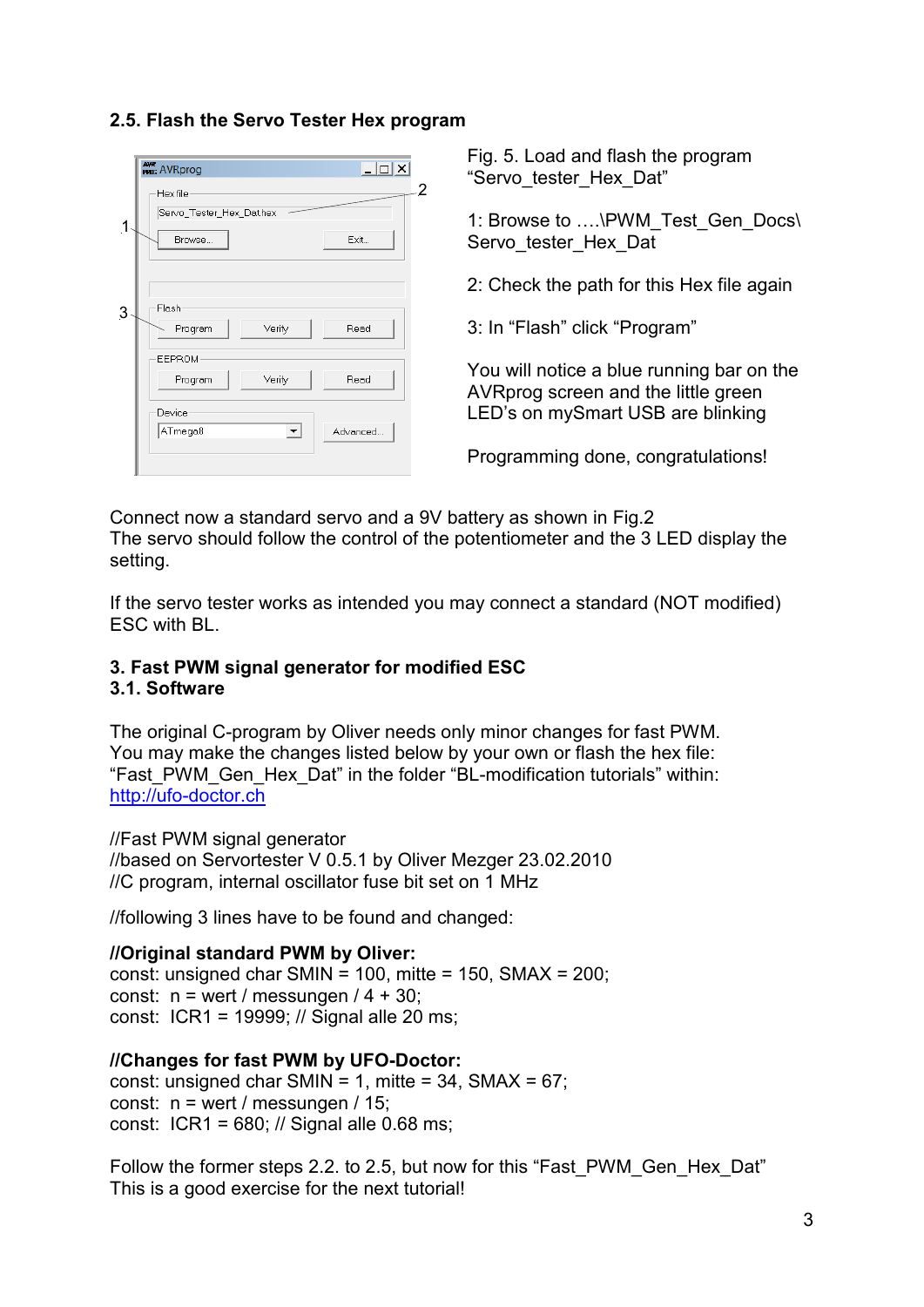### **3.2. Hardware**



Fig. 6. First test set-up with a modified ESC

1: Modified ESC 2: BL-motor 3: Standard RCplug/adapter 5: ICP-adapter, but disconnected 6: Power supply with current limiter

If the system works fine, connect the:

7: Lipo Battery



Fig. 7. Circuit of the fast PWM signal generator with modified ESC and BL motor The monitor LED shows the power setting by dimming, please note that the minimum power setting is with the potentiometer turned fully clockwise!

First test: programmed ESC (see tutorial 4) with a new wire from input to Pin 12, the new resistor is not required yet, but has no influence.

Second test: Standard RC adapter removed, leaving the white input cable only. Now an auxiliary ground connection and a 9V battery is required (dashed lines)

Note: the new 470 Ohm SMD pull-up resistor is required only for the modified X-UFO. It can be attached already, but has no function in this test set-up.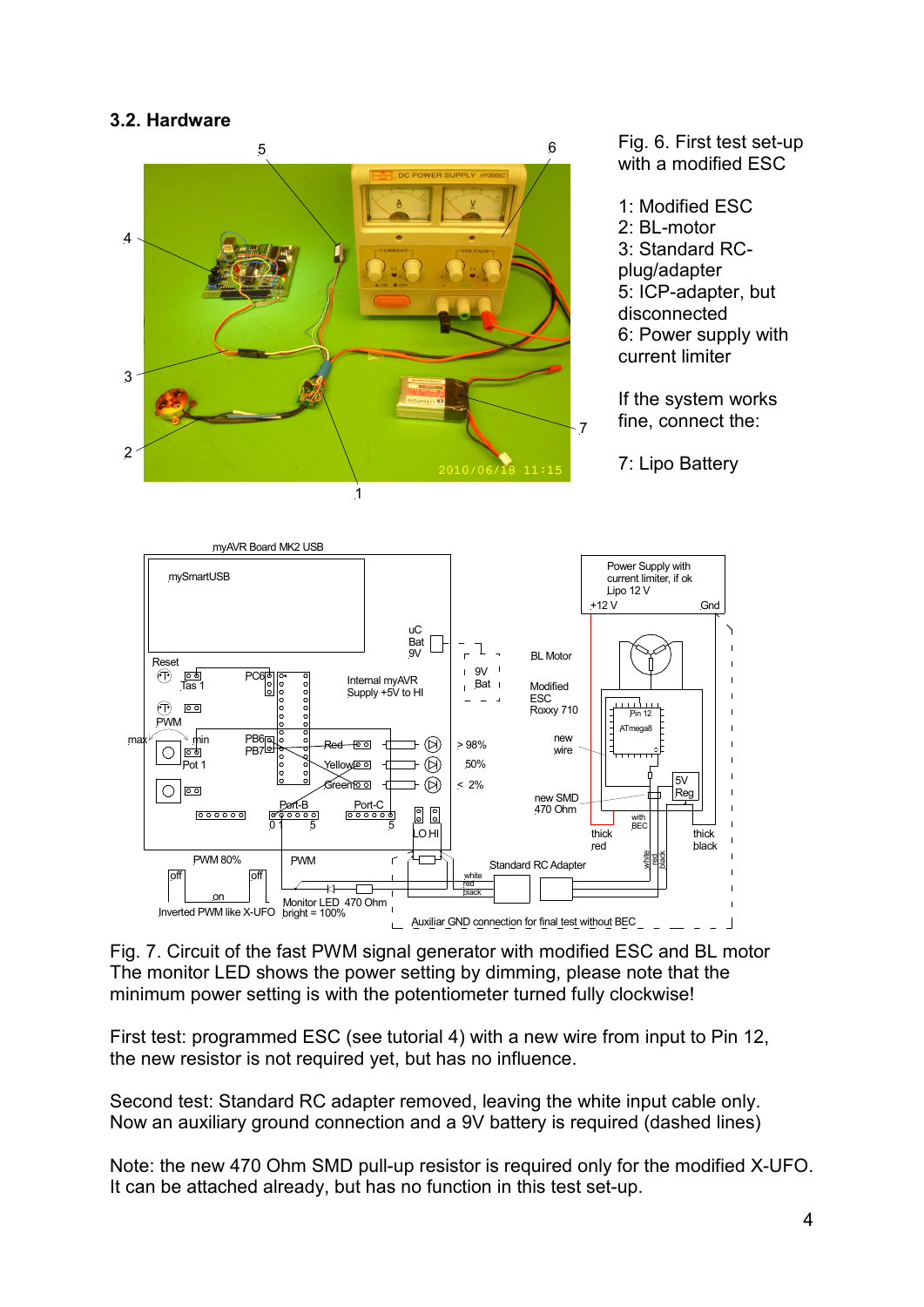#### **4. Appendix: original C-program for a standard servo tester**

#### **Note: the 3 lines with bold letters must be changed for fast PWM!**

```
// Servotester V 0.5.1 (c) Oliver Mezger 23.2.2010 
#include <avr/io.h> // Definitionen laden<br>#include <util/delay.h> // Delay-Bibliothek la
                                  // Delay-Bibliothek laden
#include <avr/interrupt.h> 
// Zuordnungen zu Ports 
#define SegmenteIn PIND<br>#define SegmenteOut PORTD
#define SegmenteOut PORTI<br>#define SegmenteDdr DDRD
#define SegmenteDdr  DDRD<br>#define SteuerungIn  PINB
#define SteuerungIn PINB<br>#define SteuerungOut PORTB
#define SteuerungOut PORT<br>#define SteuerungDdr PDRB
#define SteuerungDdr   DDRE<br>#define StelleIn   PINC
#define StelleIn PINC<br>#define StelleOut PORTC
#define StelleOut PORT<br>#define StelleDdr DDRC
#define StelleDdr
const unsigned char bcd_7[]={0xc0,0xf9,0xa4,0xb0,0x99,0x92,0x82,0xf8,0x80,0x90}; 
const unsigned char SMIN = 100, mitte = 150, SMAX = 200; 
const unsigned char mtoleranz = 3;
const unsigned char LEDmask = 0b00111110;<br>const unsigned char LEDrot = 0b01000000:
const unsigned char LEDrot = 0b01000000;<br>const unsigned char LEDgn = 0b10000000;
const unsigned char LEDgn = 0b<br>
const unsigned char LEDblau = 1;
const unsigned char LEDblau
volatile unsigned char anzeige[3] ={0,0,0}; 
ISR(TIMER0_OVF_vect){ 
  static unsigned char stelle=6,dzeiger=0; 
 SegmenteOut = bcd 7[anzeige[dzeiger++]]; // Zeile laden
  if (dzeiger == 2) SegmenteOut &= 0b01111111; // Dezimalpunkt setzen 
 StelleOut = (StelleOut & 0b11111000) | stelle; // Stelle anschalten<br>stelle = (stelle * 2 + 1) & 0b111; // naechste Stelle neg. Logik
 stelle = (stelle * 2 + 1) & 0b111;
 if (dzeiger >2){<br>stelle = 6:
                                                        // 110 wegen neg. Logik
   dzeiger = 0;
  } 
} 
ISR(ADC_vect){ 
  static unsigned int wert = 0; 
 static unsigned char i = 0, blink = 0, dunkel = 0;
 const unsigned int messungen = 60: // mehrere Messungen mitteln
  unsigned int n; 
  wert += ADC; 
 i++;
  if (i >= messungen){ 
   i = 0;
    n = wert / messungen / 4 + 30; 
   wert = 0:
   OCR1A = n * 10;<br>blink++;
                                                        // Blinken erzeugen
   if (blink > 2)
    dunkel = \simdunkel;
    blink = 0;
 } 
    if (n <= mitte-mtoleranz) // Binaerer Baum fuer 5 Faelle 
     if (n < SMIN) 
      SteuerungOut = (SteuerungOut & LEDmask) | LEDgn; // unter Minimum
     else 
       SteuerungOut = (SteuerungOut & LEDmask) | (LEDgn & dunkel); // zwischen Minimum und unterer Toleranz 
    else if (n < mitte+mtoleranz) 
    SteuerungOut = (SteuerungOut & LEDmask) | LEDblau; // in der Neutral-Toleranz
   else if (n \leq SMAX)
     SteuerungOut = (SteuerungOut & LEDmask) | (LEDrot & dunkel); // zwischen Toleranz und Maximum 
    else 
    SteuerungOut = (SteuerungOut & LEDmask) | LEDrot; // ueber Maximum
   anzeige[0] = n % 10;
   n = 10;
    anzeige[1] = n % 10; 
   anzeige[2] = n / 10;
  } 
}
```